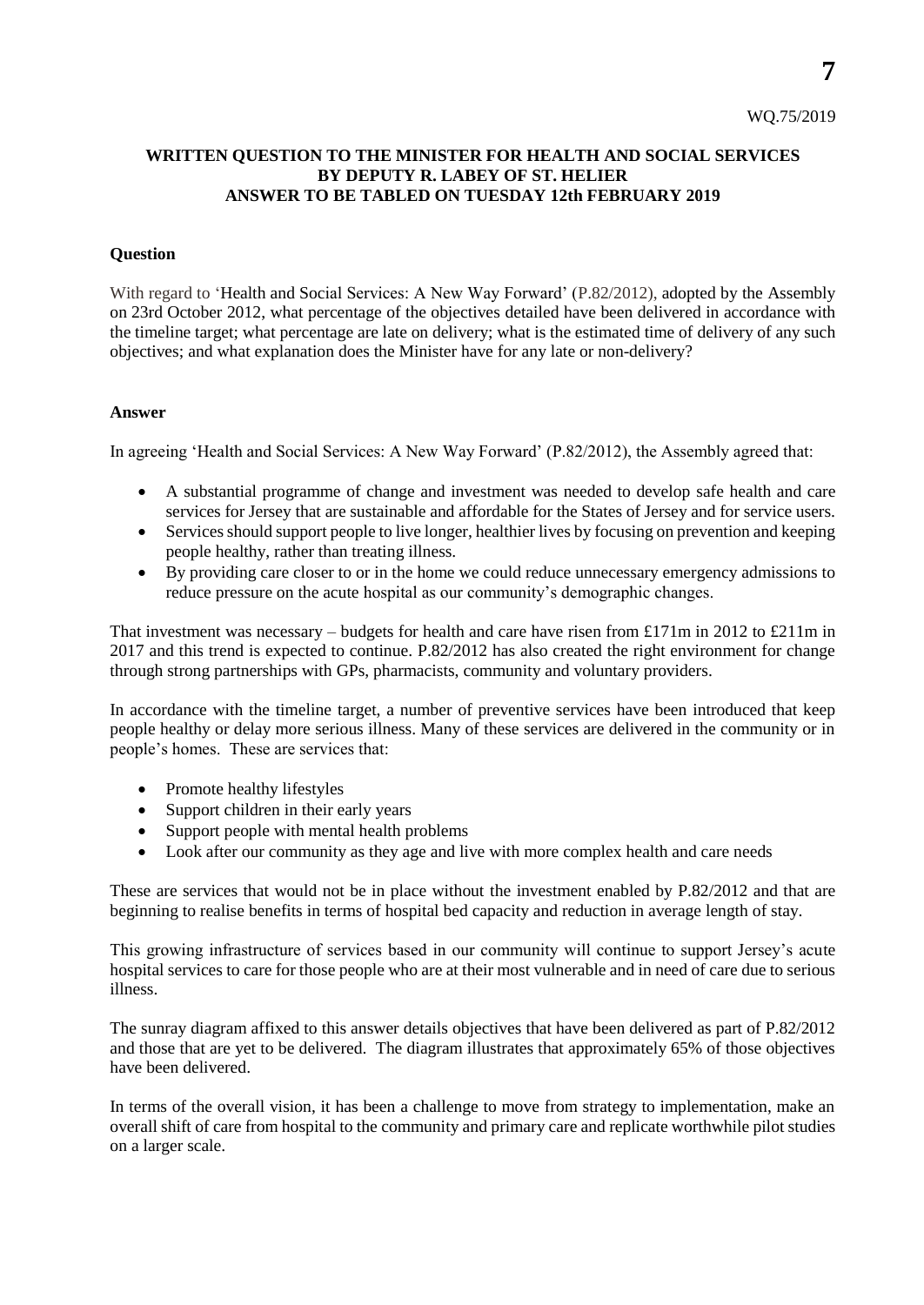There is still progress to be made on digital modernisation due to complexities around systems integration, information sharing and data protection and there is still progress to be made on sustainable funding arrangements for health and social care.

There has also been significant debate about the site of the Future Hospital, which has consumed substantial amounts of attention at the expense of service development. The result of the ongoing debate (which is a matter for this Assembly) will be that a new hospital is unlikely to be built in the timelines originally envisaged.

The department for Health and Community Services considers both the delivery of the vision of P.82/2012 and the provision of a new hospital for Jersey to be an ongoing priority.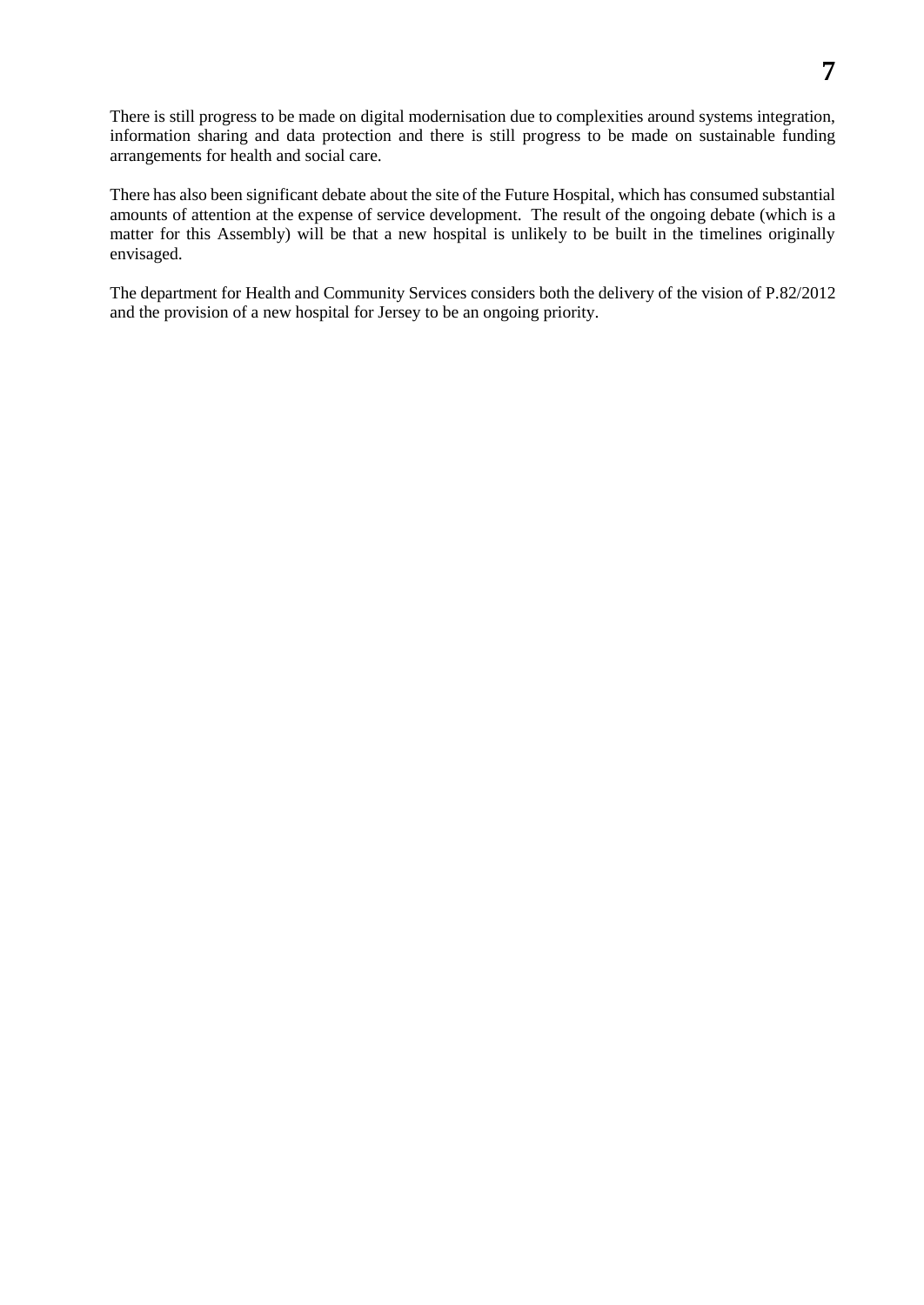## **We have introduced the majority of Phase 1 services**